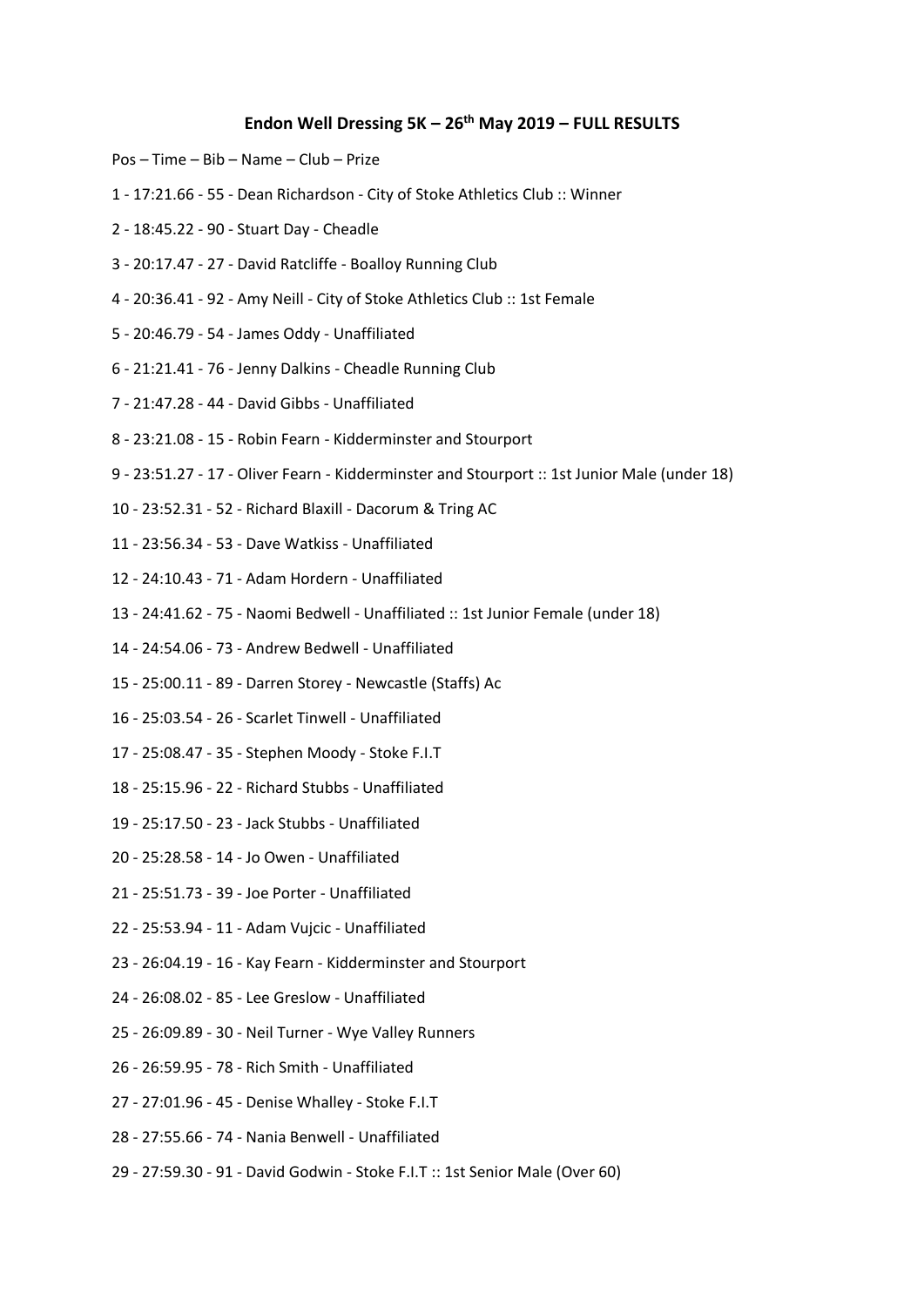- 30 28:59.43 24 Daniel Tallentire Unaffiliated
- 31 29:09.99 77 Sam Fower Unaffiliated
- 32 29:16.85 86 Liam Birks Unaffiliated
- 33 29:22.44 10 Jon Land Unaffiliated
- 34 29:43.75 6 Adrian Gunn Stoke F.I.T
- 35 30:18.94 7 Karen Porter Stoke F.I.T
- 36 30:45.03 40 Tim Sherwin Unaffiliated
- 37 31:19.95 29 Amy Rudnicki Stoke F.I.T
- 38 31:22.34 48 Jackie Williams Unaffiliated :: 1st Senior Female (Over 60)
- 39 31:31.80 8 Lindsay Bromage Stoke F.I.T
- 40 31:45.66 84 Claire Ryder Stoke F.I.T
- 41 31:46.82 36 Karen Clulow Unaffiliated
- 42 31:50.53 70 Dean Tunstall Unaffiliated
- 43 31:55.58 41 Siobhan Sherwin Unaffiliated
- 44 32:07.91 87 Christopher Delves Stoke F.I.T
- 45 32:32.41 18 Rachel Foster Unaffiliated
- 46 32:52.35 88 Janine Day Cheadle
- 47 32:59.25 5 Zoe Carrier Unaffiliated
- 48 33:01.59 51 Sharon Swindell Unaffiliated
- 49 33:06.49 80 Christine Booth Stoke F.I.T
- 50 33:10.61 50 Cheryl Shufflebotham Unaffiliated
- 51 33:23.77 42 Martin Boulton Stoke F.I.T
- 52 33:24.25 43 Louise Harding Stoke F.I.T
- 53 33:39.47 31 Kenneth Wilson Stoke F.I.T
- 54 34:03.15 3 Antonia Flavell Unaffiliated
- 55 34:54.85 34 Michael Green Stoke F.I.T
- 56 34:55.21 83 James Young Stoke F.I.T
- 57 35:26.93 72 Freya Hilton Unaffiliated
- 58 36:05.40 49 James Brayford Unaffiliated
- 59 36:20.89 93 Julia Holmes Unaffiliated
- 60 37:03.46 33 Emma Vigrass Stoke F.I.T